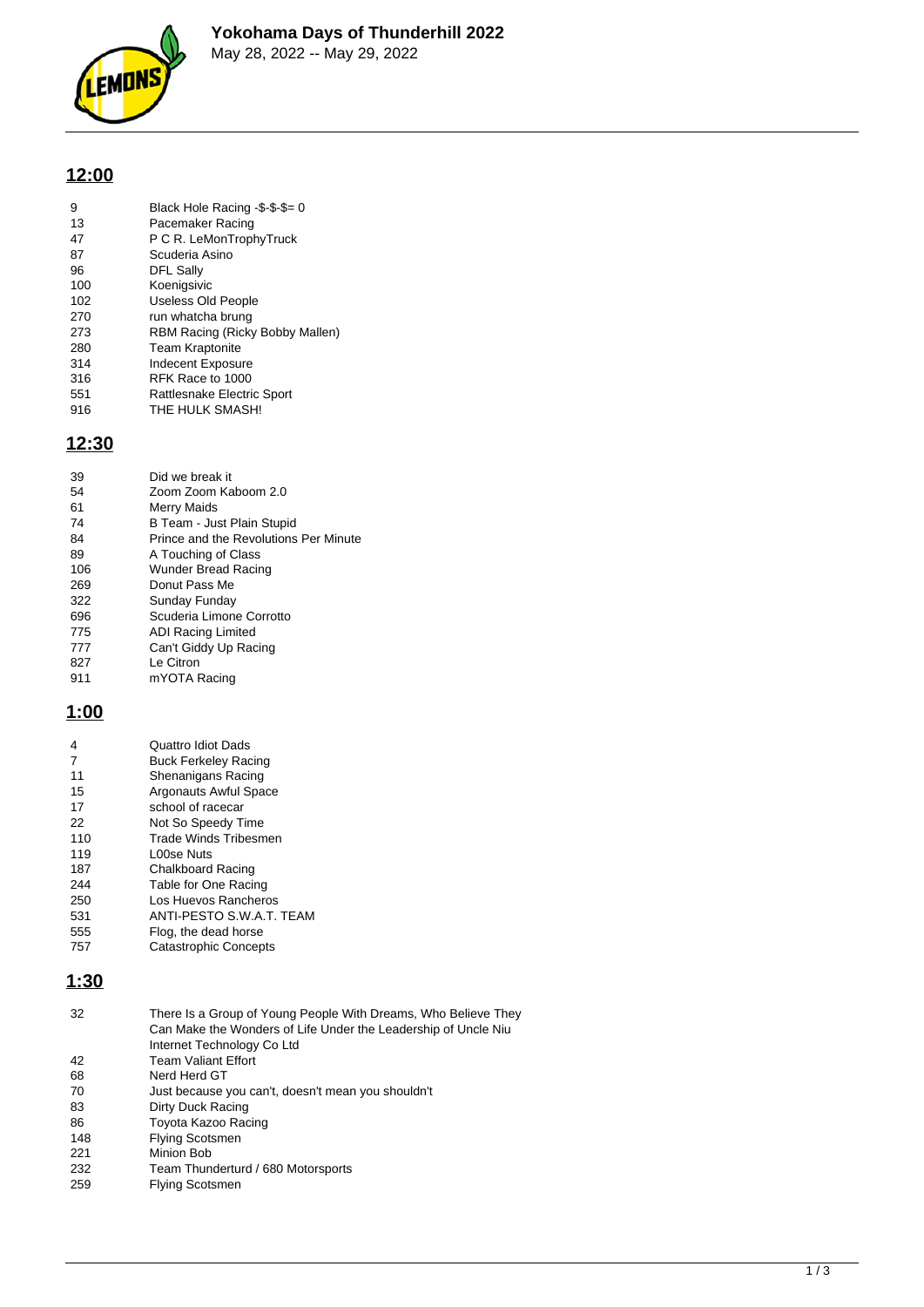

| 313 | Neon Challenged        |
|-----|------------------------|
| 360 | <b>Flying Scotsmen</b> |
| 524 | youmadbro? RACING 2    |
| 558 | Canonball bandits      |

### **2:00**

| O   | The Supranos                    |
|-----|---------------------------------|
| 27  | Car Wars                        |
| 69  | Cabernet                        |
| 95  | <b>Boiling Hasenpfeffers</b>    |
| 97  | Offline 55 Racing               |
| 135 | Blown My Wad                    |
| 140 | >Seat Of The Pants< Racing      |
| 142 | <b>Silversleeves Racing</b>     |
| 150 | SHITBOX SHOW                    |
| 223 | Team V2V                        |
| 308 | Fat & Furious                   |
| 323 | Modelo Time Racing              |
| 762 | <b>Full Metal Jacket Racing</b> |
| 808 | Kowloon Express                 |

## **2:30**

| 5   | Almost Average Autosports     |
|-----|-------------------------------|
| 21  | Sorry For Party Racing        |
| 30  | <b>Re-Start Racing</b>        |
| 33  | <b>BM Badwrench Racing</b>    |
| 37  | Delinguent Racing             |
| 80  | youmadbro? Racing             |
| 94  | Low on power E30              |
| 126 | <b>CYBERFUKD</b>              |
| 189 | Tired Iron Racing             |
| 201 | Unicorn's Ain't Us            |
| 333 | 3 Beers Deep                  |
| 619 | Anal Probe Returns to Earth   |
| 637 | As-Is No Warranty Racing Team |
| 686 | GemBesties Racing             |

### **3:00**

| 6   | Hella Shitty Racing              |
|-----|----------------------------------|
| 14  | John Madden Cursed Afart Racing! |
| 26  | Go Go Godzilla                   |
| 45  | M45 Racing                       |
| 147 | My Fairlady Mopar                |
| 271 | <b>IWGF Racing</b>               |
| 301 | Yet Another Shitty E30           |
| 346 | <b>IWGF Racing</b>               |
| 371 | Cone Motorsports                 |
| 441 | John Madden Cursed Afart Racing! |
| 689 | Abominable Abomination           |
| 750 | Team Camel Toe                   |
| 801 | Volatile RAM                     |
| 925 | Livermorons                      |

#### **3:30**

| Roque Squadron          |
|-------------------------|
| Duct Tape n' Hammers    |
| PicknPull Racing        |
| Eyesore Racing          |
| No Mercy No Comfort     |
| pennie pinchers         |
| <b>Peregrine Sloths</b> |
| Blackhole racing #222   |
| Y-not                   |
|                         |